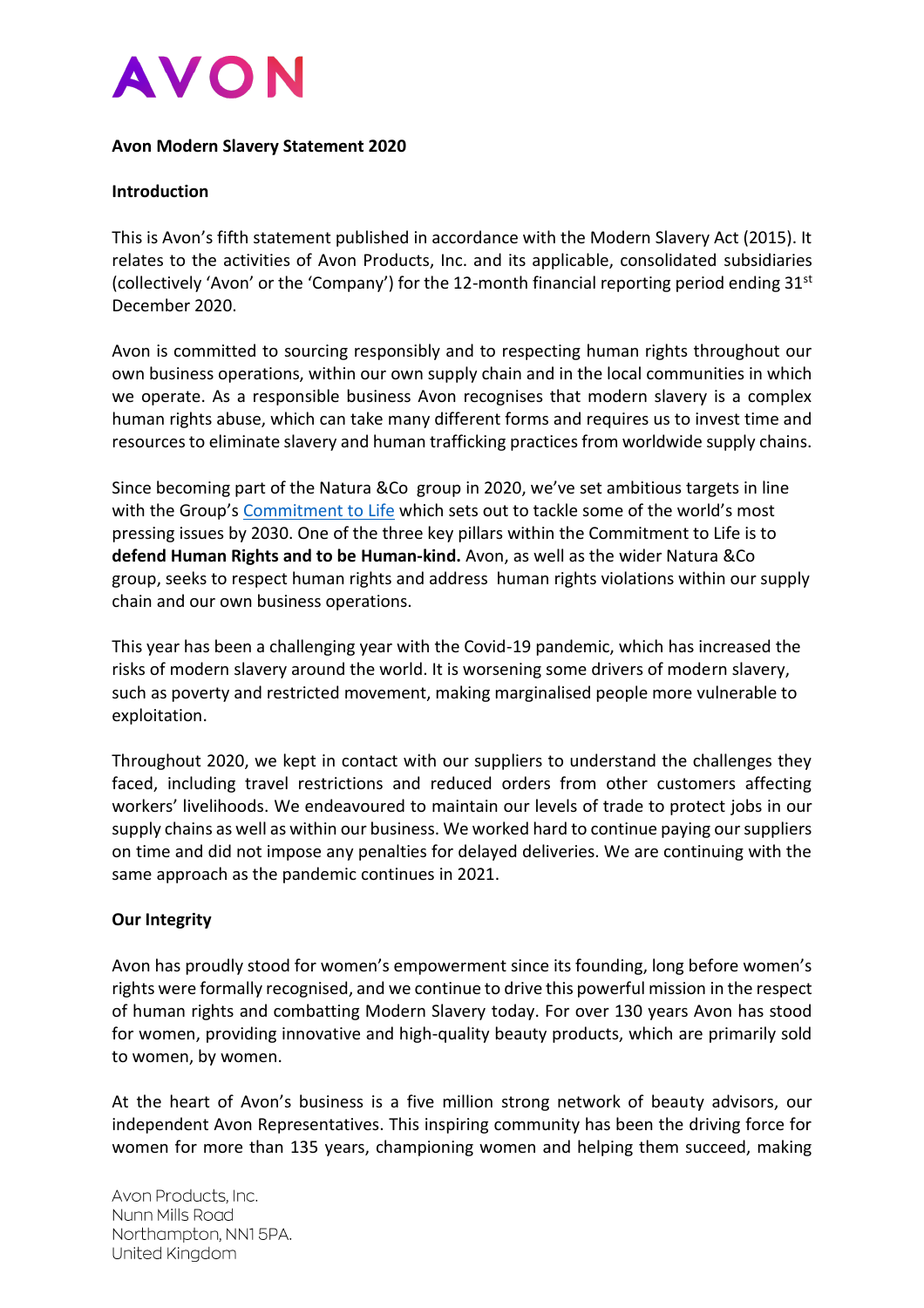Avon 'a global force for women.' We are proud to say that Avon is a democratic beauty brand. Anyone can sell our products, we are inclusive and open to all in our pricing, brand positioning and marketing.

The Avon culture is based on five core values: Trust, Respect, Belief, Humility and Integrity. Each plays a vital role in our global business operations. Integrity, in particular, means setting and observing the highest ethical standards in everything we do. By striving to always do the right thing, we ensure that our business is conducted in an ethical manner for our Avon Representatives, our customers in the communities we serve, our suppliers and our direct employees.

## **Our Business**

Avon is a global manufacturer and retailer operating in 68 countries, serving 5 million active independent Representatives serving 100 million customers. Avon has 10 of its own global manufacturing hubs across Latin America, Europe, Russia and Asia, producing over 2 billion units each year. Avon provides innovative, quality products to customers at competitive prices. Our product lines include Avon make-up, Avon fragrance, ANEW skincare, Skin so Soft and Advance Techniques. Avon also sells an extensive range of wellbeing products, jewellery, lingerie, accessories and gifts.

# **Our Supply Chain and Ethical Standards**

Our global Social Responsibility (SR) team work to ensure we meet our priority of being Human-kind by trading ethically and sourcing responsibly. Avon products and components procured for re-sale are sourced from 1977 direct suppliers in 55 countries. As with other brands and retailers, Avon's supply chain is complex and we face challenges when dealing with changing economic, political and environmental landscapes.

Avon is committed to supporting suppliers and their factories to improve working conditions in their production sites and supply chains. The SR team works directly with suppliers and factories to ensure that they build capacity and demonstrate compliance with the requirements of [Avon's Social Responsibility Programme](https://www.avonworldwide.com/responsible-business/operating-responsibly/responsible-suppliers.html). For example, Avon is a signatory to the [Accord on Fire and Building Safety in Bangladesh,](https://bangladeshaccord.org/) which aims to provide safer working conditions for workers through regular fire, building and safety inspections.

We expect all Suppliers to act responsibly and to ensure that no abusive, exploitative or illegal conditions exist in their workplaces. These expectations also apply to our supplier's supply chains.

Avon has outlined its minimum expectations for all suppliers of goods or services in the Avon Supplier Code of Conduct. The terms of the Avon Supplier Code of Conduct prohibit:

- The use of any form of forced labour including prison, bonded and indentured labour
- Any engagement in, or support for human trafficking.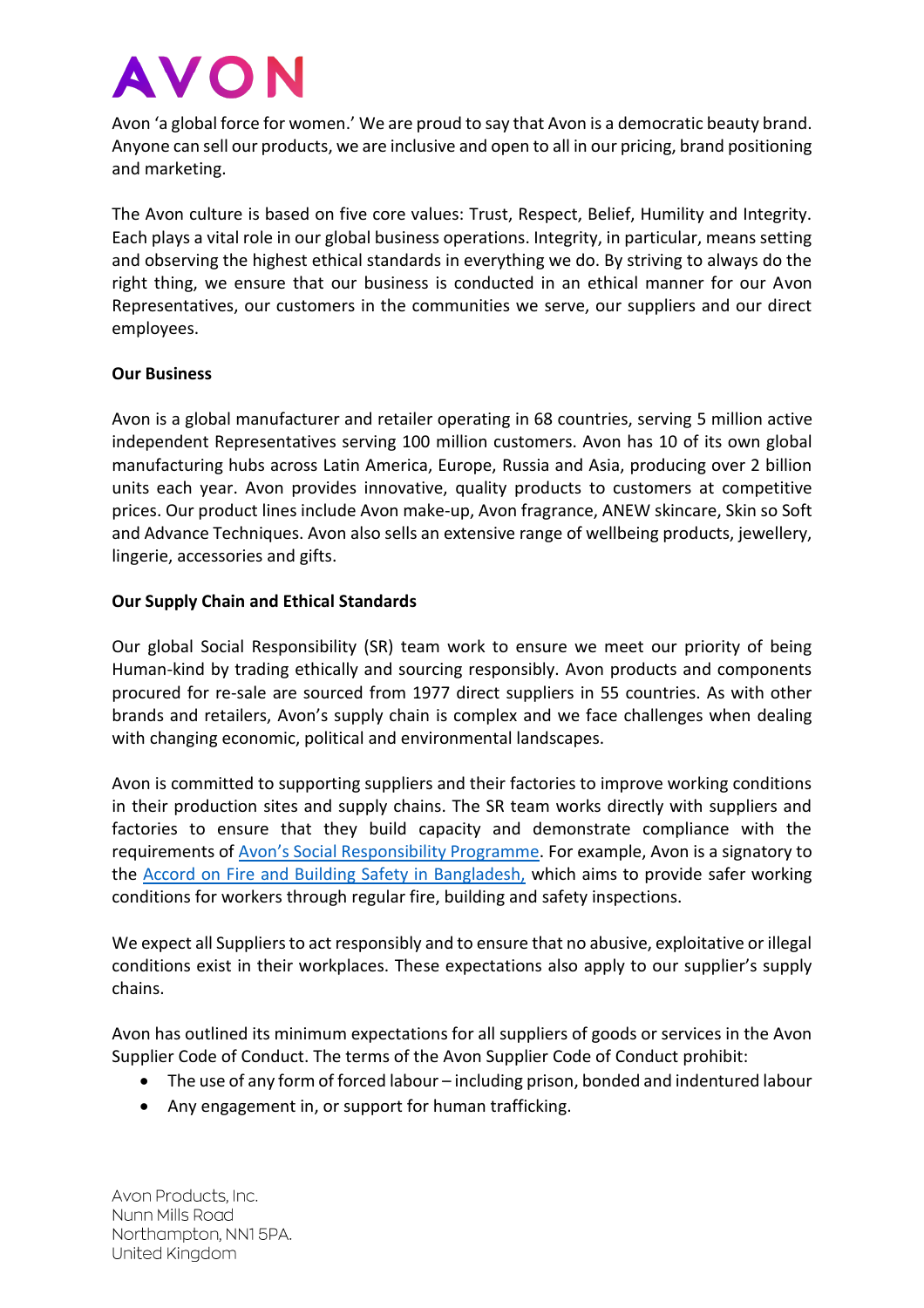The Supplier Code of Conduct forms part of our contractual agreements with all suppliers and acceptance of these terms are a pre-requisite of working with Avon.

The [Avon Supplier Code of Conduct](https://www.avonworldwide.com/responsible-business/operating-responsibly/responsible-suppliers.html) is publicly available online in 20 languages alongside further guidance for suppliers and factories – including [Avon's Social Responsibility](https://www.avonworldwide.com/responsible-business/operating-responsibly/responsible-suppliers.html)  [Guidebook for Suppliers,](https://www.avonworldwide.com/responsible-business/operating-responsibly/responsible-suppliers.html) which includes the Code and guidance on implementation.

# **Our Policies**

Our Employee Code of Conduct and responsible business policies are in place to ensure that people are treated respectfully by upholding internationally recognised human rights principles detailed in the International Labour Organisation's Declaration on Fundamental Principles and Rights at Work and the Universal Declaration of Human Rights. As a responsible business we have the following formal polices and employee engagement and grievance mechanisms in place:

- Workplace Violence policy
- Global anti-corruption policy
- Employment of young workers policy
- Code of Business Conduct & Ethics

Since becoming part of the Natura &Co group in 2020, we have commissioned an external consultancy to develop a Natura &Co Group-wide Human Rights policy. This will include specific commitments on modern slavery, in line with the UN Guiding Principles on Business and Human Rights. The consultancy is also devising a human rights and environmental due diligence system, recognising the links between these areas and the need to consider them together. We hope to have this in place later in 2021.

In addition to the policies listed above, there are also established processes and procedures to allow associates to give feedback on the company's operations and raise any concerns or grievances they may have:

- Global Integrity Helpline
- Country and market-specific employee engagement forums; for example the Have Your Say forum in the UK
- Regular employee 'pulse' surveys in key markets, building on a company-wide survey (Glint) completed at the end of 2020.
- New associate 'lifecycle' surveys and check-ins conducted with new associates after 30 days, 90 days and 12 months of joining Avon.

## **Our Due Diligence Approach**

Avon requires regular ethical audits on factories that are in scope of our Social Responsibility Programme. Factories that are in-scope include:

- Avon branded or non-branded finished products for re-sale
- Avon branded Beauty product components
- Selected Avon branded goods not for re-sale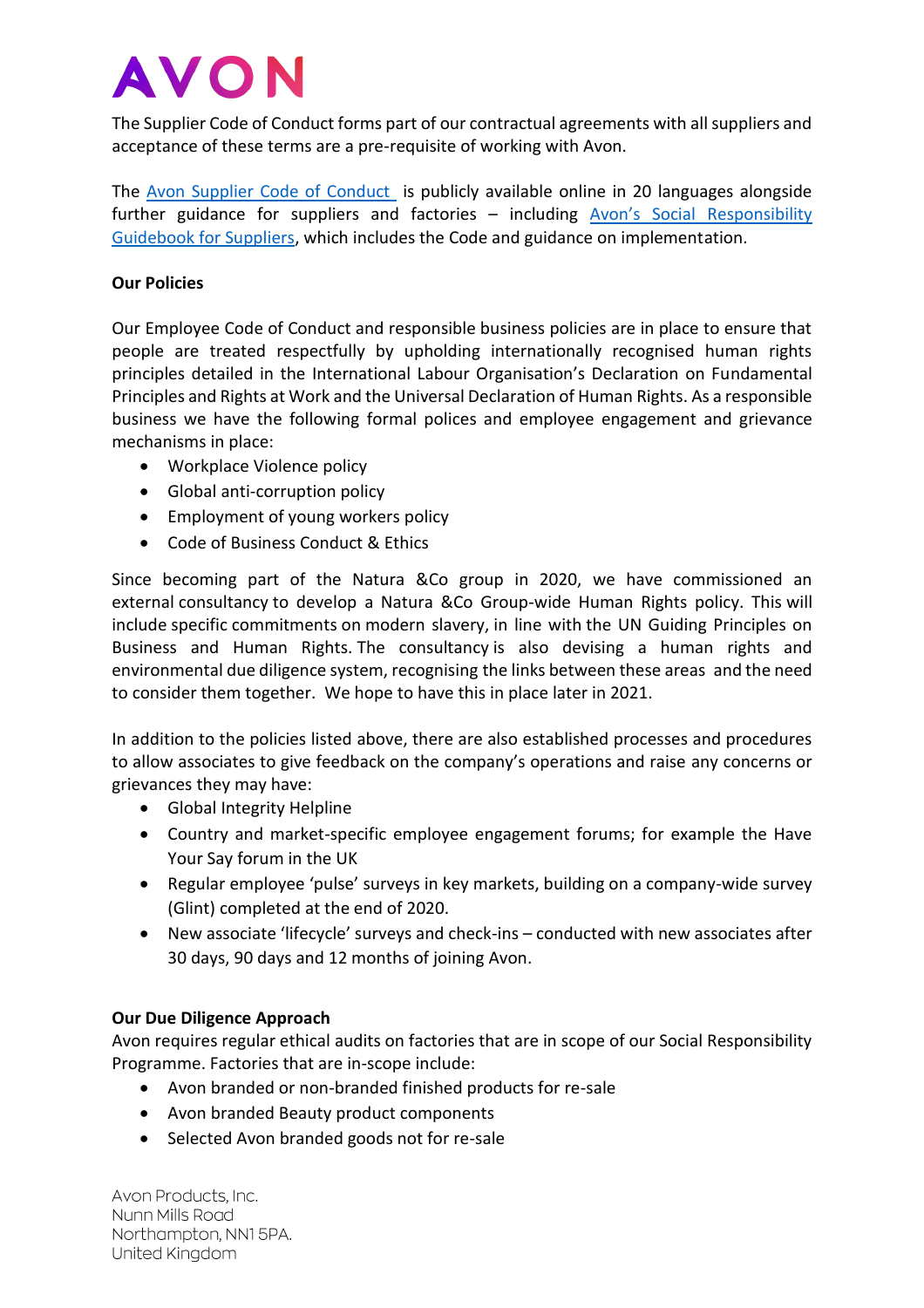Overall, in 2020 there were a total of 1070 direct and indirect suppliers and 1521 factories based in 53 countries within scope of the programme. Factories are audited to monitor compliance with the Avon Supplier Code of Conduct, which includes the terms prohibiting the use of any form of forced labour, or any involvement in human trafficking.

The Avon ethical standards that all in-scope factories are audited against are as follows:

- Laws and Regulations
- Child Labour
- Forced Labour
- Harassment
- Wages and Benefits
- Hours of work
- Health and Safety
- Discrimination
- Women's Rights
- Freedom of Association and Collective Bargaining
- Environment
- Subcontracting
- Monitoring and Compliance

As part of our ongoing commitment to working with suppliers and factories that share the Avon values of honesty and integrity, and respect workers' rights, we aim to ensure full audits are conducted at all in-scope factories every two years. Our auditing process is a vital due diligence tool as it helps our suppliers and their factories understand their responsibility to comply with our ethical standards.

Overall in 2020, 386 audits were completed in approximately 30 countries. This includes Avon social audits, carried out by our appointed third-party auditing agency – Bureau Veritas, as well as other robust third-party audits that we accepted in lieu of Avon social audits, such as those conducted by SMETA or BSCI (which can be shared with other selling companies).

This year we have onboarded 470 more factories to [Sedex,](https://www.sedex.com/) a responsible sourcing online platform that helps us achieve better supply chain transparency in real time, to be able to manage and improve working conditions in our supply chain, making a total of 721 suppliers and 834 factories onboarded in total. We will continue to work with our suppliers and factories with the Sedex onboarding process in 2021.

Through our Social audits we uncover non-compliances against our audit standards and work with our suppliers and their factories to ensure that remediation is completed within a given timeframe. For example, through one of our social audits carried out in 2020, we discovered an issue relating to Modern Slavery in Taiwan.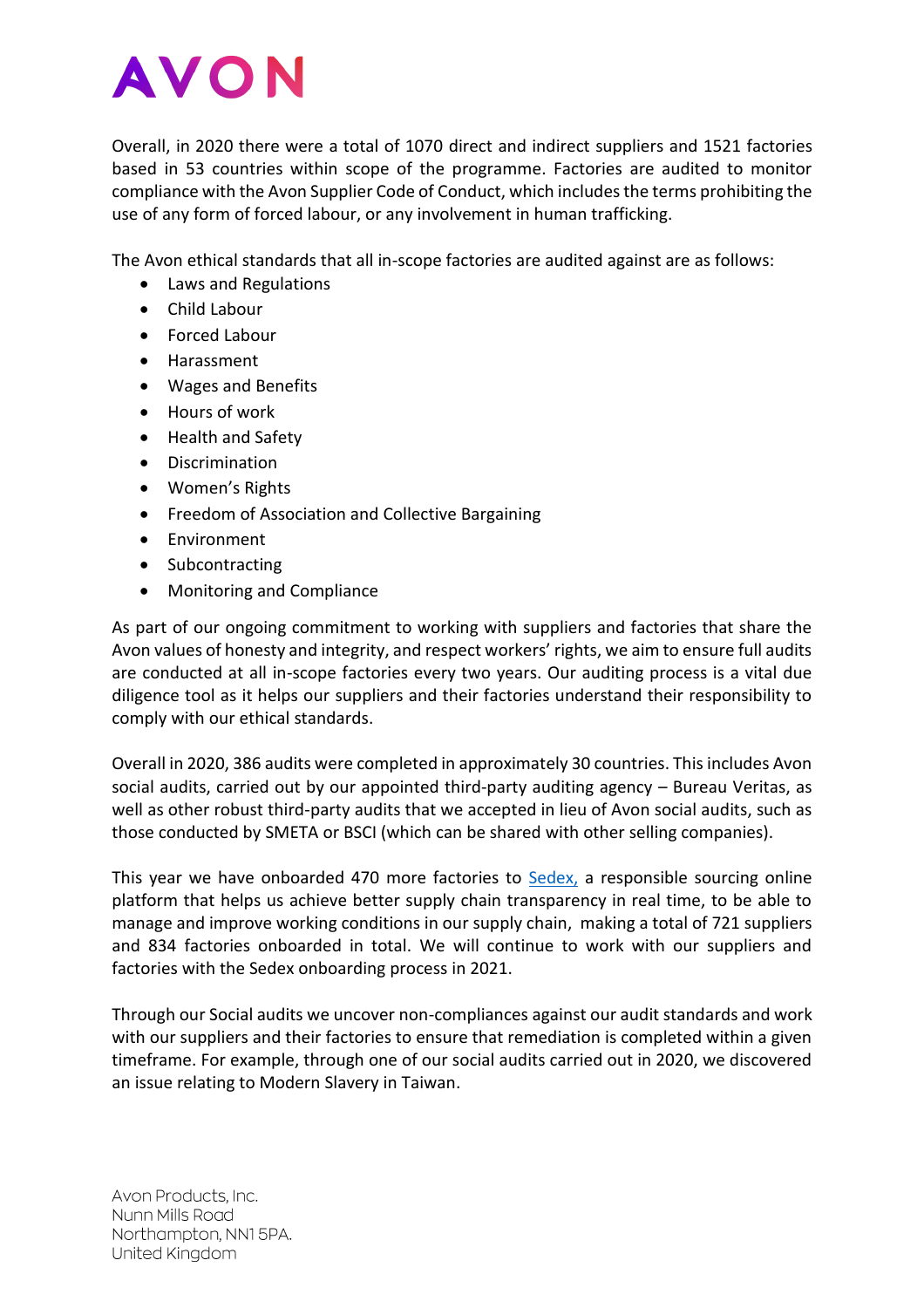

#### **Modern Slavery Case Study – Taiwan**

We identified that foreign migrant workers had paid recruitment fees to agencies in order to secure work in three factories producing for Avon in Taiwan. This is considered a modern slavery/forced labour indicator because of the risk of workers being trapped in employment to pay off debts incurred in their recruitment. Payment of recruitment fees by workers is prohibited under ILO convention 181, and is potentially in violation of the Avon Supplier Code of Conduct of which prohibits the use of any form of forced labour, or any involvement in human trafficking. Our expectation is that:

- Suppliers have appropriate due diligence mechanisms to safeguard agency and indirect workers
- Suppliers incorporate and monitor the principles of our code in their whole supply chain, including sub-suppliers, subcontractors and temporary labour agencies

In Taiwan, foreign workers and employment agencies are governed by the Ministry of Labour (MOL) under the 'Employment Service' and 'Labour Standards' Acts, which state that worker placement fees can only be up to one month's salary. Agents in Taiwan can only charge service fees mandated by the government, and are not allowed to collect overseas loans on behalf of creditors. A formal documentation 'Foreign Worker's Affidavit' has been put in place to make wages and all fees explicit, including Service Fees collected every month by Brokers from migrant workers. This is signed by the employer, employee and all brokers (in the host/source country and Taiwan), and vetted by the relevant government agency in the host/sourcing country. Despite the robust law protection for migrant workers in Taiwan, collection of placement fees does happen in of workers' home countries, and their Taiwanese employers may not be aware of the excessive recruitment fees workers have already paid to secure employment.

In 2020, Avon commissioned three independent assessments through a third party consultancy who have specific expertise working on this issue in Taiwan. The assessments focussed on how the foreign contract workers were recruited, which covered assessing the factory, the outsourced labour provider and receiving country recruitment agent policies, procedures and practices, as well as encompassing the entire recruitment, management, and repatriation lifecycle. The aim of the assessments were to identify and quantify the recruitment fees paid by migrant workers back in their home country, and in Taiwan, and to identify other critical areas known to be linked to the vulnerability of migrant workers.

Workers from the Philippines, Indonesia, Vietnam and Thailand were employed by the three suppliers through multiple Taiwanese labour agencies, which were then connected with labour agencies in the migrant workers' home countries. Through the assessments, we confirmed that recruitment fees were paid by workers to the labour agencies based in their home countries. Taiwanese employers often have no oversight or knowledge of the recruitment practices of agents based in the sending/home countries and local agents' practices in Taiwan. Some workers indicated that they had borrowed money from lending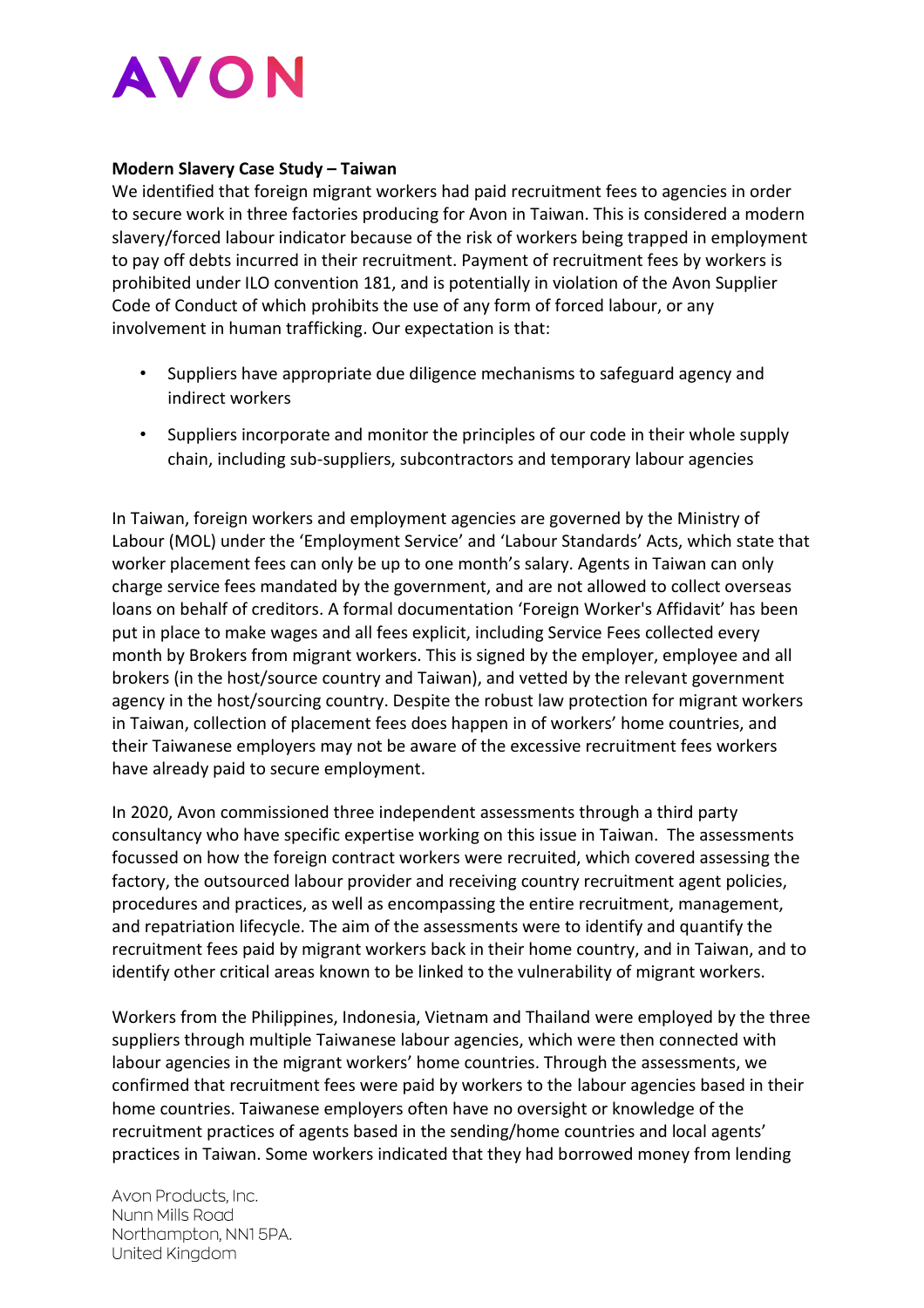agents in their home country and worked with informal sub-agents to obtain the jobs. We also identified that one supplier held custody of workers' passports and savings passbooks.

Avon is committed to eradicating forced labour and labour exploitation within our supply chain. After identifying the potential forced labour risk in 2020, we are have worked with our suppliers on remediating these forced labour risks within the labour agency supply chain, particularly regarding the importance of workers retaining their identity documents and of hidden recruitment fees that can be borne by workers. on During 2021 we are planning to build upon our suppliers' understanding and capacity to recruit responsibly through the use of an interactive online toolkit created for suppliers on the topic.

## **Training**

We have provided ongoing training on our Social Responsibility requirements to associates across Sourcing, Buying and Product Development. We provide ongoing training to our associates on how they can use Sedex to understand risks and more specifically modern slavery risks, within their supply chain as we continued to onboard more suppliers and factories throughout 2020.

Our Social Responsibility team is integral to our Sourcing and Buying processes. If Buying and Sourcing have any concerns relating to Modern Slavery and Human Rights risks these are raised to the Social Responsibility team for further investigation.

Since joining the Natura &Co group in 2020, our Social Responsibility team is now part of the newly formed group-wide Responsible Procurement team, which is responsible for defending human rights and ensuring decent work and Human-kind sourcing.

## **Future Steps**

To continue to strengthen Avon's oversight and understanding of Modern Slavery and Human Trafficking risks in the supply chain and our own business operations, the following steps will be taken in 2021:

- Avon will continue to onboard in-scope suppliers and factories to Sedex, enabling Avon to use the Forced Labour Indicator reporting tool which will further strengthen our in-depth human rights risk assessment; helping us to map and understand our human rights and modern slavery risks.
- Avon will continue to identify areas of Modern Slavery and Human Rights risks in our supply chain and focus attention on these key areas in order to develop an approach to tackle risks – such as agency labour providers and distribution centres through the use of supplier guidance on responsible recruitment.
- Continue to align and support policy commitments under the Natura &Co group, most notably, The Commitment to Life, publishing a Group-wide human rights policy in line with the UN Guiding Principles on Business and Human Rights, including promoting decent work and addressing the links between the climate crisis and human rights risks.